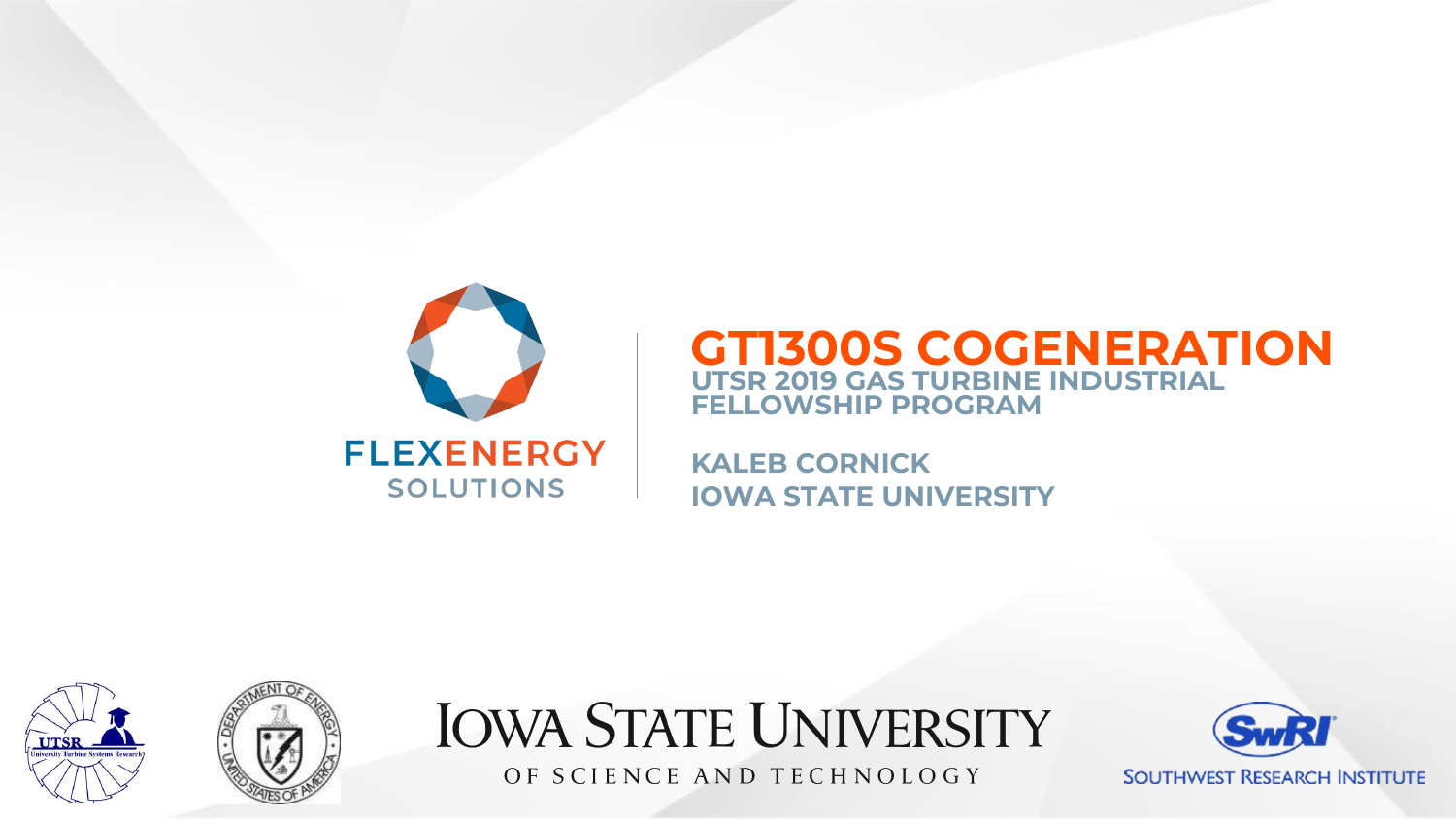## **INTRODUCTION**



- FlexEnergy Solutions
	- Engineers and manufactures highly efficient Ultra low emissions recuperated gas turbines and compact high-temperature heat exchangers
- Flex Turbine GT1300S
	- 1.3 MW power output with a LHV electrical efficiency of 33% at ISO conditions
- Market Areas
	- Oil & Gas, Combined Heat & Power (CHP), Landfill Gas Renewable, and Biogas– Renewable CHP

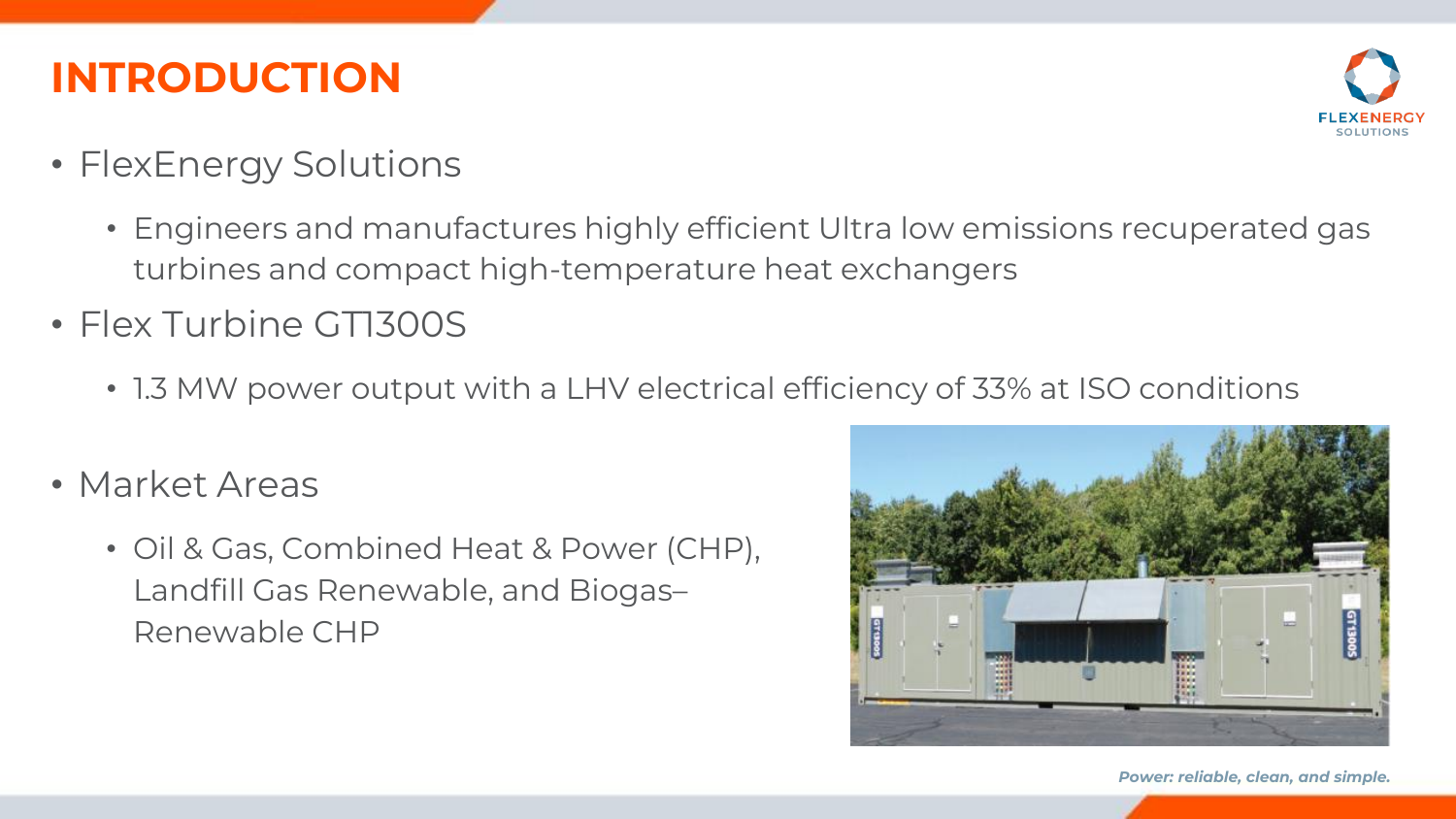## **OBJECTIVE**



- The Fellowship focused on GT1300S cogeneration application and engine airflow management through simulations
	- Incorporate a multi-pass gas-liquid CHP heat exchanger into the GT1300S package
		- Maximize use of proven FlexEnergy technology
		- Minimize turbine back pressure
		- Customer liquid temperature controllable
		- Mechanically actuated
	- Engine airflow for 4 GT333S turbines
		- Noise reduction engine inlet air duct
		- Low inlet face velocity for reduced particulate ingestion
		- Minimize pressure drop to engine inlet

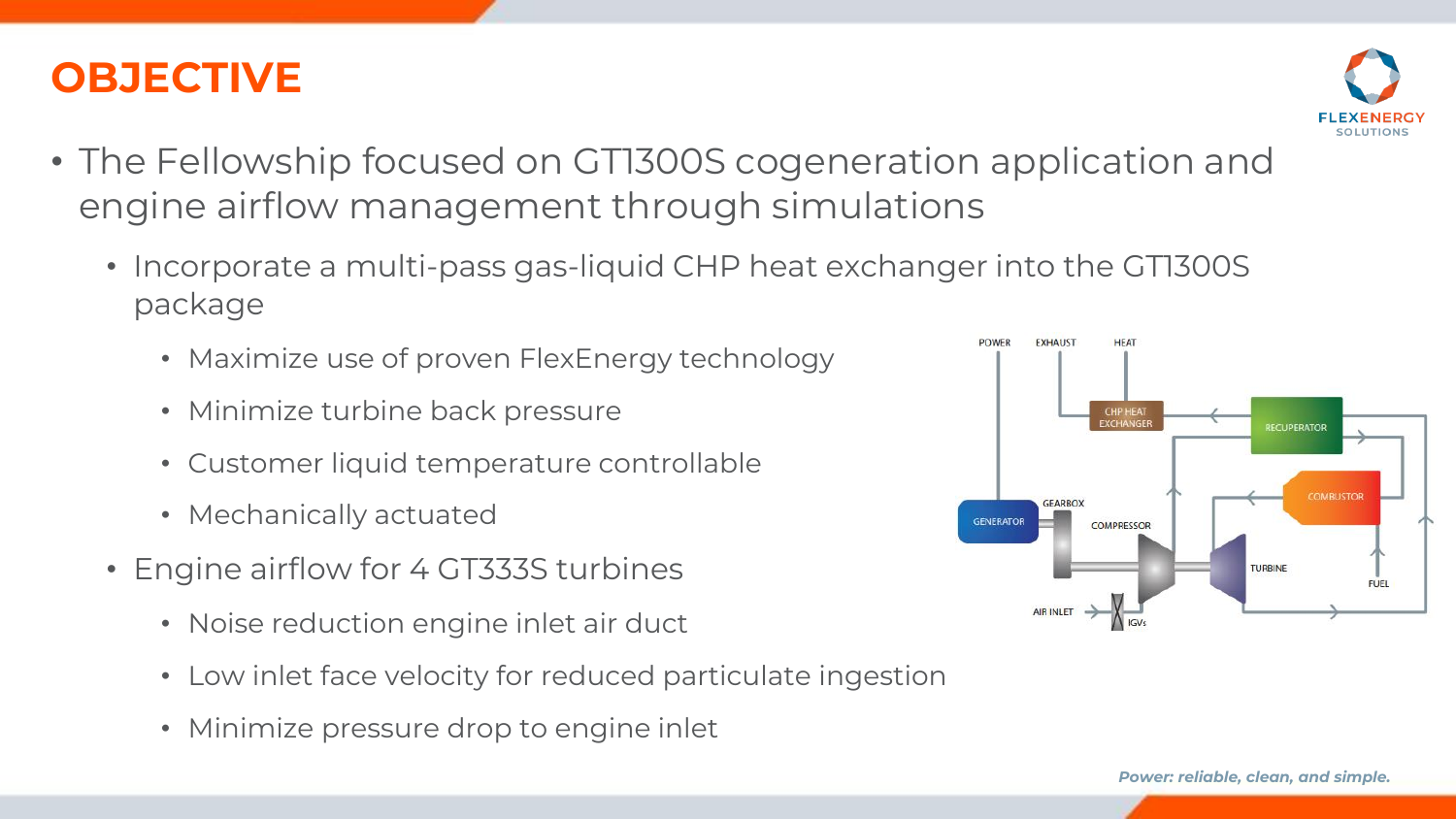• Flow Trajectories

• Damper Position of 0, 45, and 90 degrees respectively





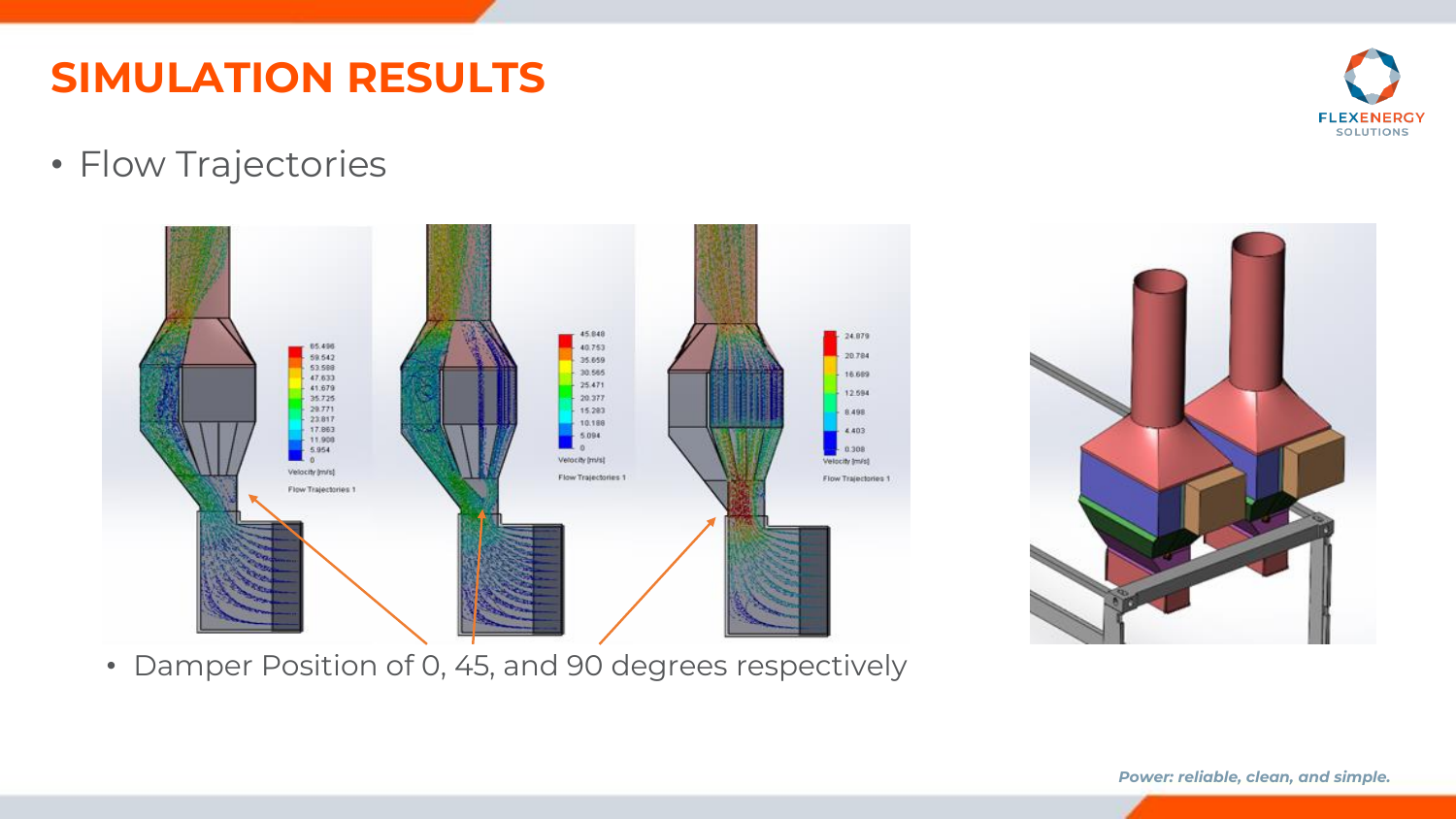- Simulation: Data Analysis
	- Pressure drop was calculated from exit of the recuperator to exhaust duct for each damper position
	- A 34.5% reduction in back pressure was achieved resulting in 0.185% reduction in turbine inlet temperature and an anticipated increase in the creep life by 14.6%

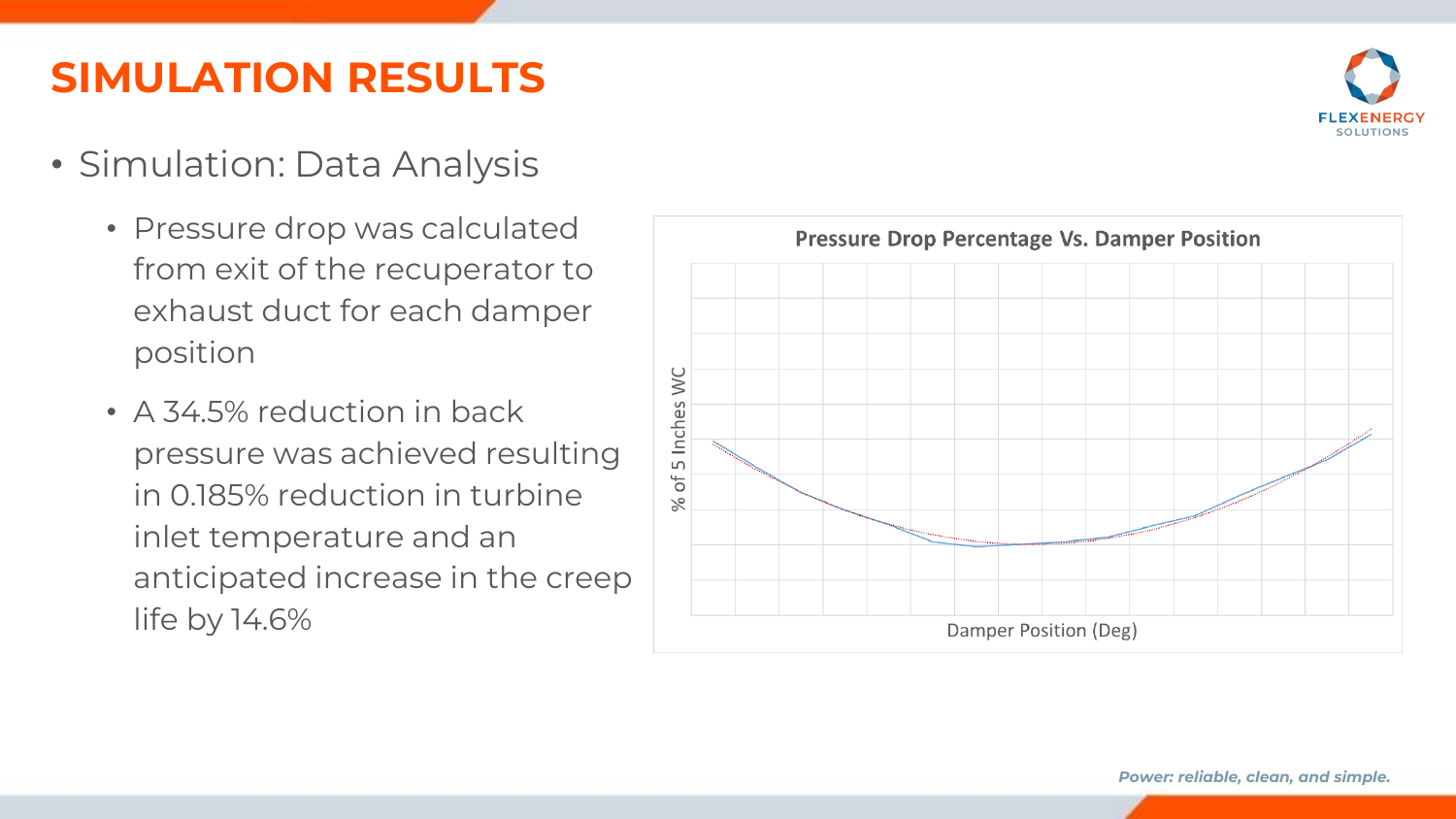- Simulation: Data Analysis
	- Multi-pass gas-liquid CHP heat exchanger performance at respective damper positions
	- Calculated from performance curves and scaled with mass flow directed through heat exchanger



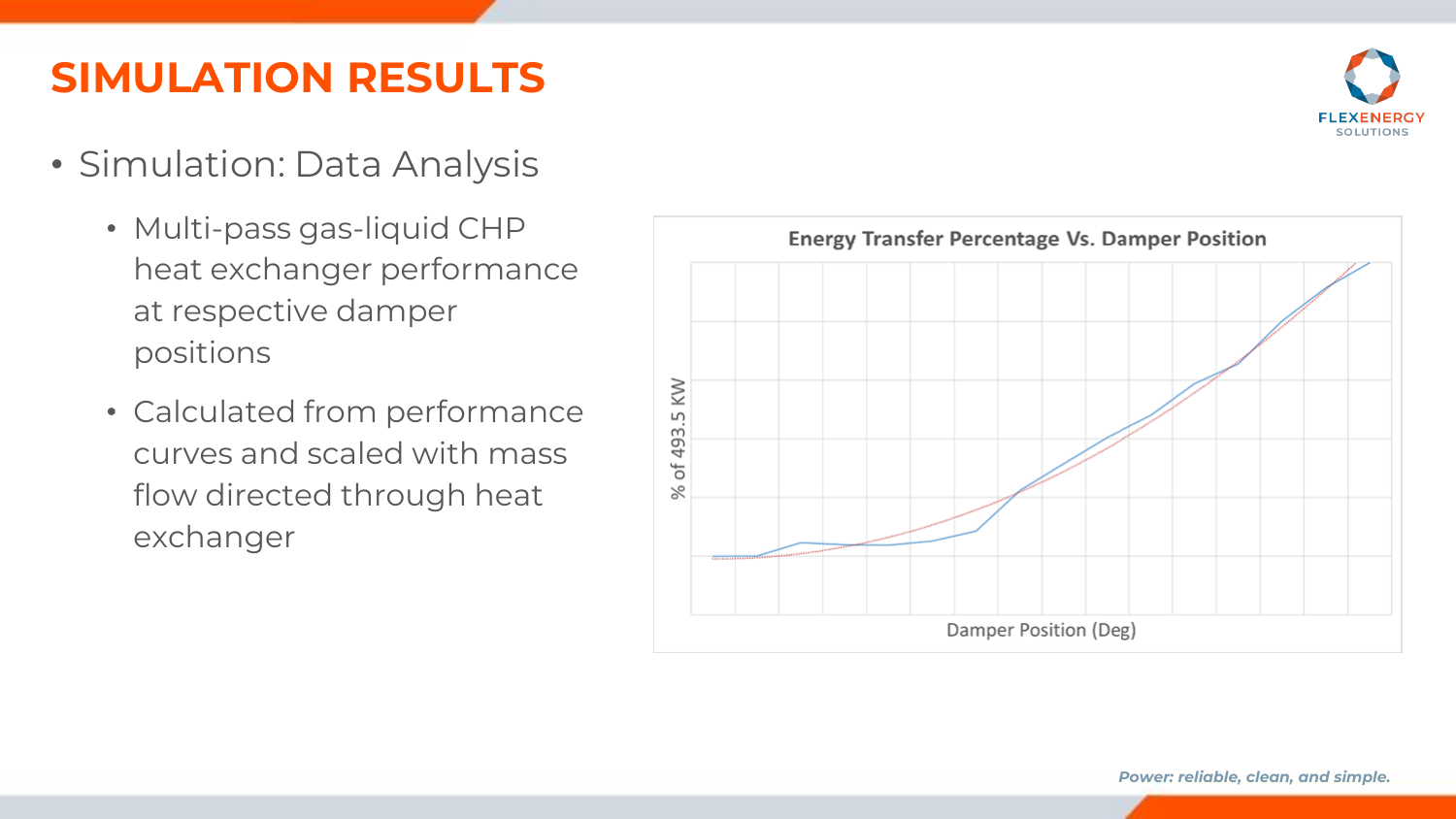#### *Power: reliable, clean, and simple.*



- Simulation Data Analysis
	- Damper actuator maximum torque limit
	- CFD provided a pressure load on the damper which was turned into a torque for the various positions

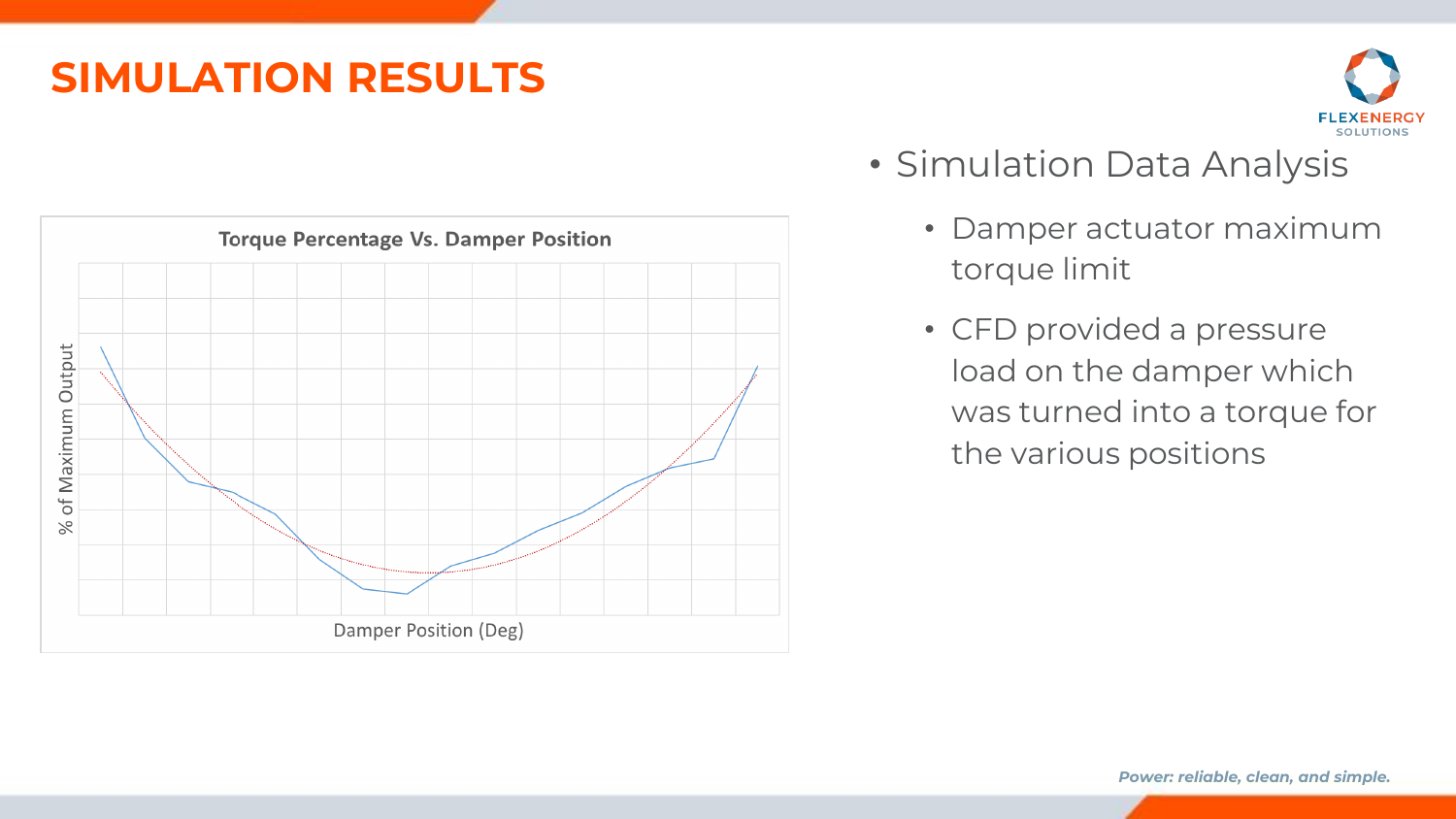- Simulation: Data Analysis
	- GT1300S engine and electrical airflow velocity magnitude vectors
		- Targeted low inlet face velocities to minimize particle ingestion



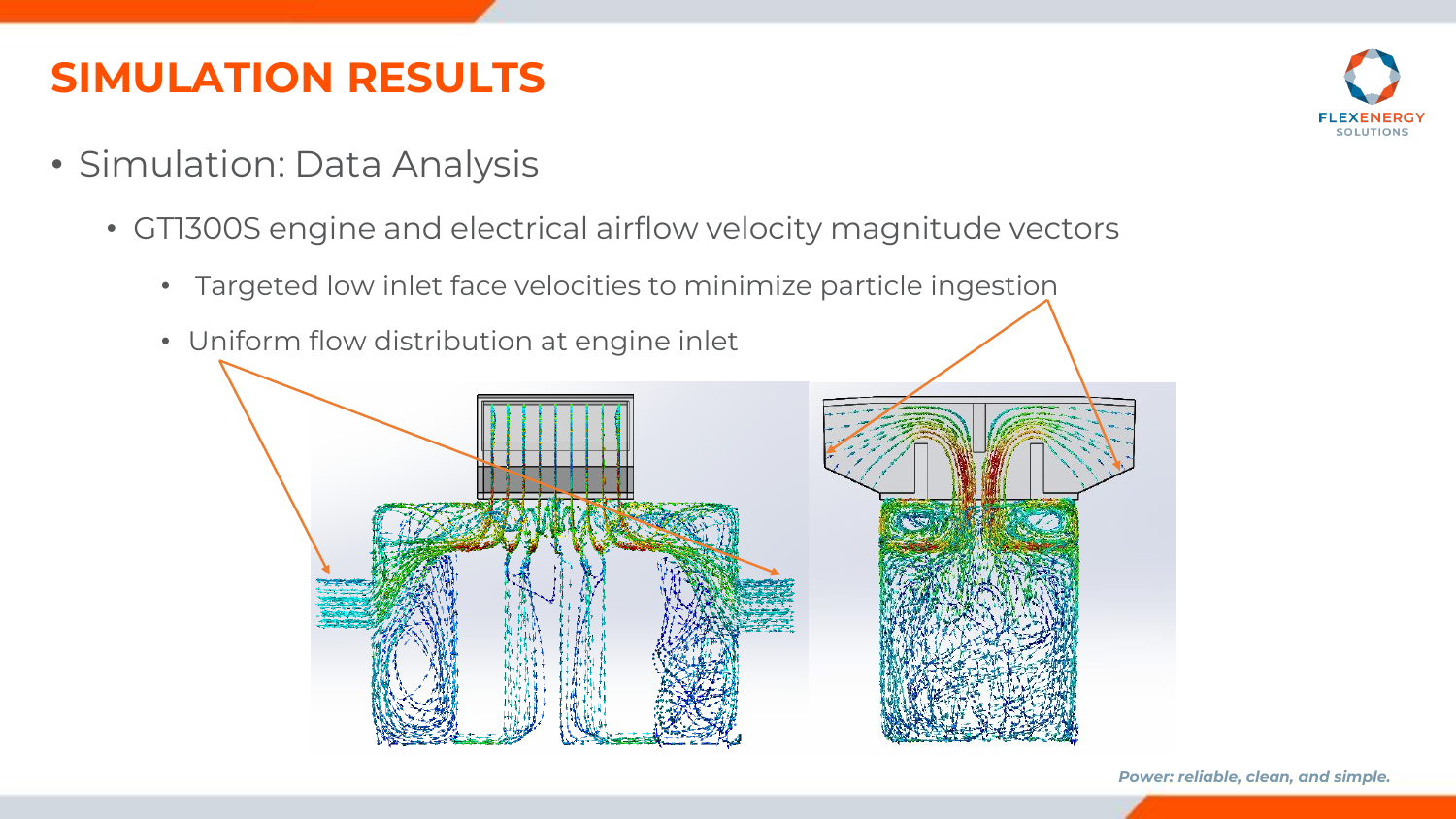## **CONCLUSIONS**



- A cogeneration design has been conceptualized for the incorporation into the GT1300S cycle
	- Up to 85% total efficiency
	- Reduced turbine back pressure compared to similar integration in GT333S
	- Controllable water discharge temperature
- Engine inlet duct
	- Low face velocity duct
	- Minimal pressure drop
	- Low sound ducting